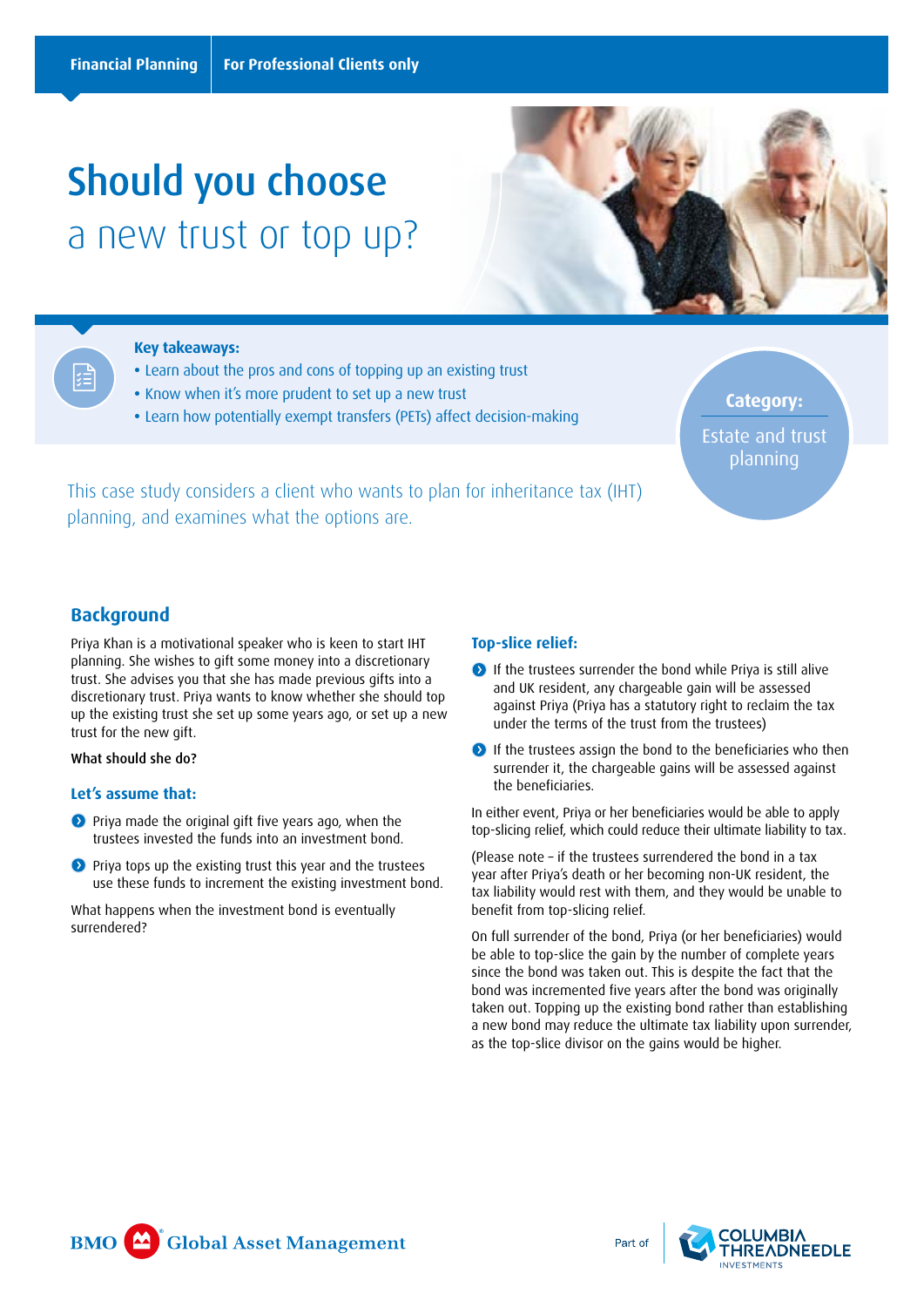# **The argument for topping up the existing trust**

#### **Comparison 1: Two different investment bonds**

**Bond 1** - £200k invested into an investment bond March 2015 **Bond 2** - £100k invested into a separate bond in March 2020

Both bonds are surrendered in March 2025 (after 5 and 10 years, respectively)

**Bond 1** – Value after 10 years = £360,000\* **Bond 2** – Value after 5 years = £134,000 $*$ 

| * assumes 6% pa growth   |         |        | 5 years | 10 years |
|--------------------------|---------|--------|---------|----------|
| Total top slice          | £22,800 |        |         |          |
| Bond 2 = £34,000 / 5     | £6,800  | Bond 2 |         |          |
| Bond $1 = £160,000 / 10$ | £16,000 | Bond 1 |         |          |
| <b>Top slicing</b>       |         |        |         |          |

#### **Comparison 2: Investment bond 1**

£200k invested into an investment bond March 2015 £100k increment to bond in March 2020

The bond is surrendered in March 2025

**Bond value** after 10 years = £494,000\*



## **But there are other issues to consider. These include:**

- **D** The 10-year periodic review
- **O** The nil rate band
- **O** The order of gifts

When the settlor establishes two separate trusts, there will be separate periodic reviews. Where an existing trust has been "topped up", there will be only one periodic review on each 10 year anniversary of the trust being set up.

#### **Example**

- **P** Priya settles £200,000 into a trust in March 2015
- She adds an additional £100,000 in March 2020

The first periodic review takes place in March 2025, and the second in 2035. There is no periodic review in 2030, 2040, etc. It may seem simpler to have only one periodic review in respect of one trust, however, where additions have been made to the trust, it could be significantly more complicated.

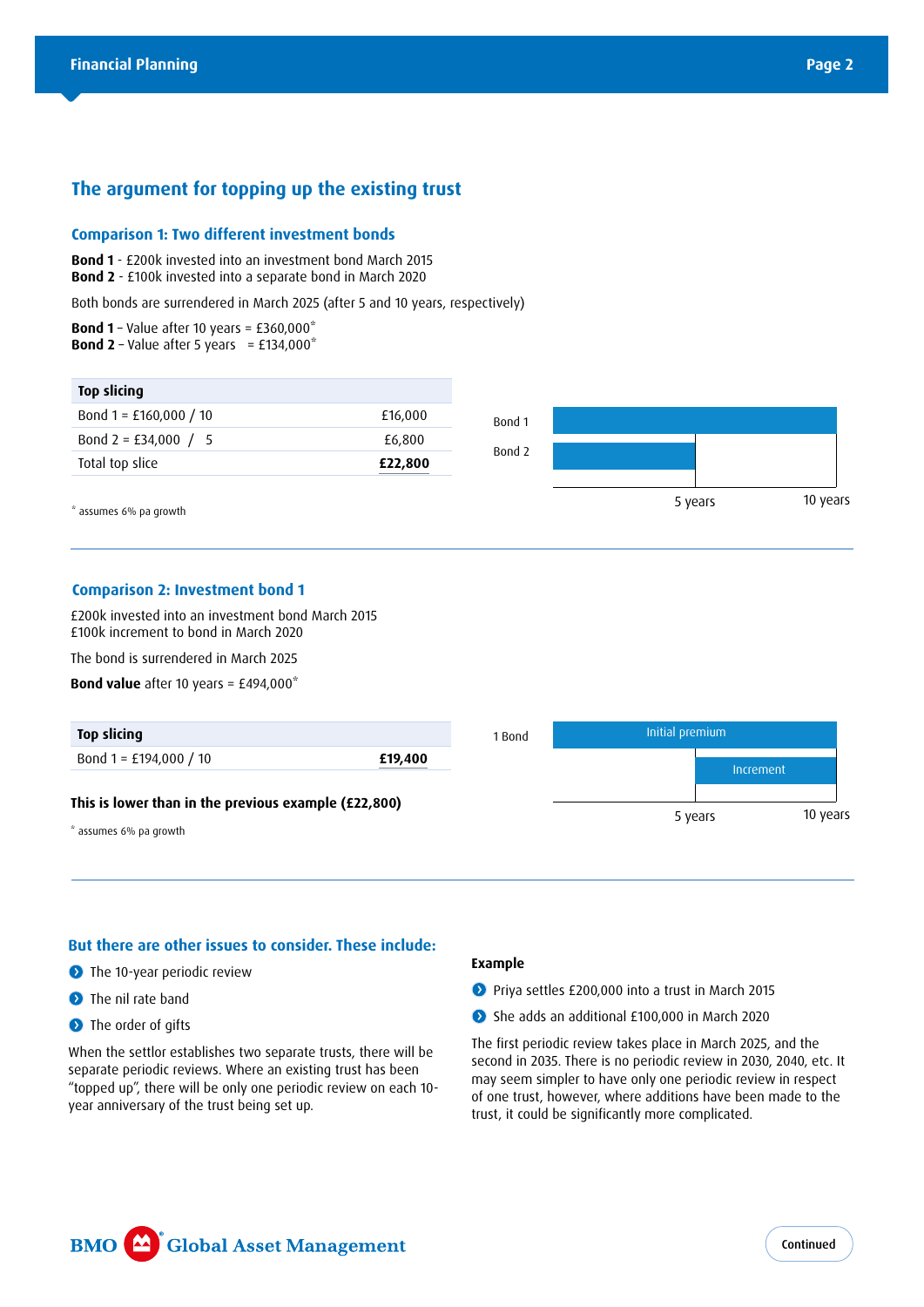#### **S66 relief – IHTA 1984 s66(2)**

At the 10-year periodic review, there is a relief available in respect of tax due on additions that were made to the trust in the previous 10-year period.

In the example above, at the first periodic review in 2025, there would be relief against the tax due on the value of the trust relating to the £100,000 addition made by Priya in 2020.

#### **Example**

In 2025, the first periodic review takes place

| Top slicing                                |           |
|--------------------------------------------|-----------|
| The £200,000 settled in 2015 now valued at | £360,000  |
| The £100,000 settled in 2020 now valued at | £134,000* |
| Trust value                                | £494,000  |

For the purposes of the periodic review the trust value is **£494,000**

But, £134,000 of that value relates to the £100,000 top-up which has only been in trust for 5 of the previous 10 years.

\*assumes 6%pa growth

£134,000 of the value of the trust benefits from relief under IHTA 1984 s.66(2).

This suggests a tax saving, but this may not, in fact, be the case! Regardless of the actual tax, this is an additional administrative issue for the trustees to consider. This can become complicated if there have been multiple additions made at different times.

Each trust has its own nil rate band (NRB), and possibly multiple NRBs, if there are multiple settlors. Topping up an existing trust with an additional settlement DOES NOT create an additional NRB for the trust.

But setting up a new trust for the additional settlement does create a new NRB, although you would need to take account of all chargeable transfers made by the settlor in the seven years prior to creating the trust. This can have advantages at the 10 year periodic review.

# **Let's compare an addition to a single trust with separate trusts**

# **Single trust**

- £200,000 settled March 2015
- **100,000 settled March 2020**
- **Periodic review in March 2025**

| <b>Assume NRB in March 2025</b> | £359,000* |
|---------------------------------|-----------|
| £200,000 valued March 2025      | £360,000  |
| £100,000 valued March 2025      | £134,000  |
| Total value at periodic review  | £494,000  |

\*£325,000 X CPI @ 2.5% from April 2021

#### **Periodic review**

| £494,000 - £359,000            | £135,000                |
|--------------------------------|-------------------------|
| £135,000 X 20% (lifetime rate) | £27,000                 |
| £27,000/£494,000 X 100         | 5.4656% effective rate  |
| 5.4656% X 30%                  | 1.6397% settlement rate |
| £494,000 X 1.6397%             | £8,100 tax              |

However, £134,000 of the trust value relates to an addition to the trust in March 2020 which has been in the trust for five years. Therefore, if a 10-year period is divided into 40 quarters, the addition has **not been in the trust** for 20/40ths (five years).

#### **S62 relief**

| $1.6397 \times (20/40)$ | 0.8199%        |
|-------------------------|----------------|
| £134,000 @ 0.8199%      | £1,099 relief  |
| £8,100 - £1,099         | £7,001 tax due |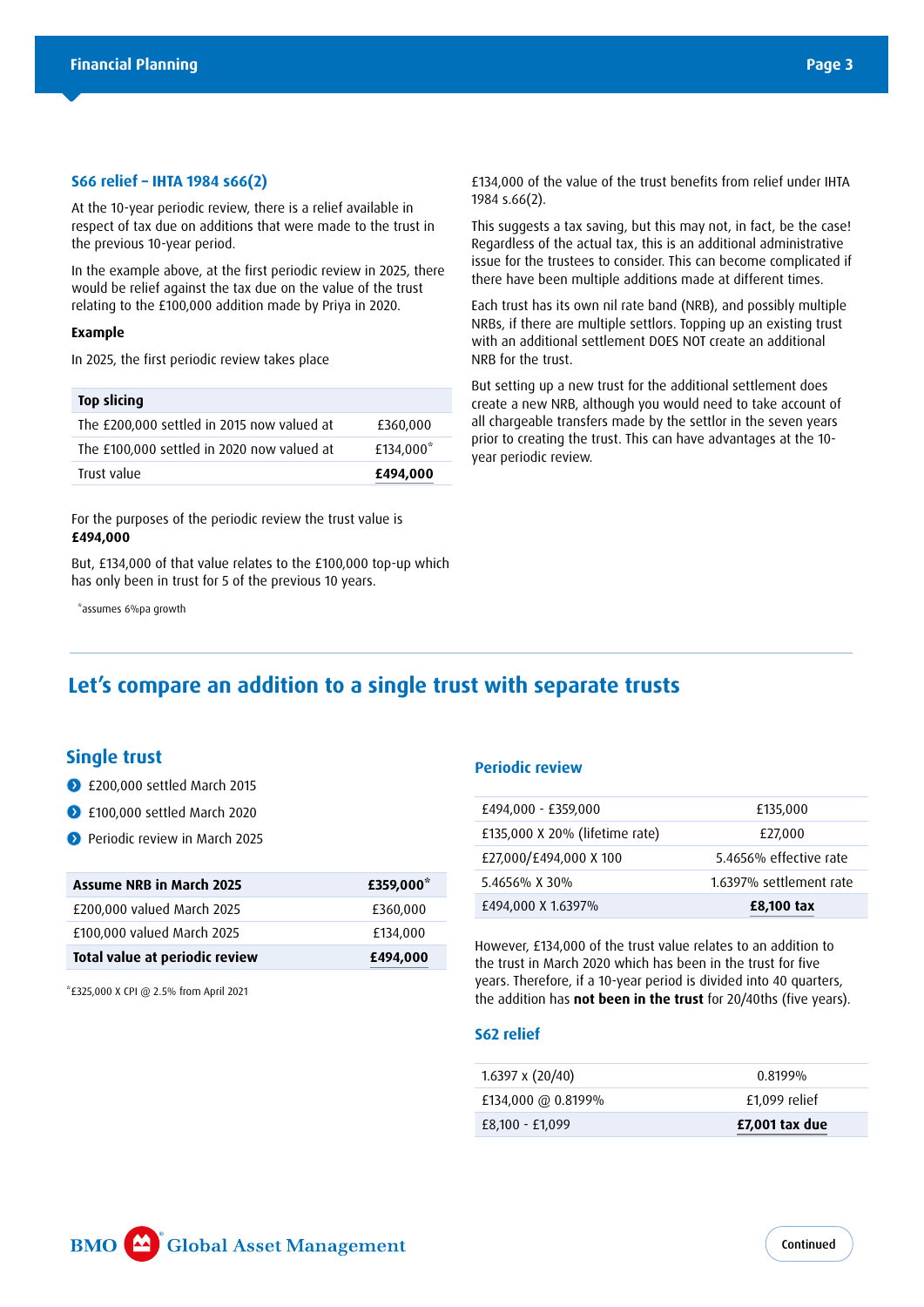### **Seperate trusts**

- **1200,000 settled March 2015 (Trust 1)**
- **100,000 settled March 2020 (Trust 2)**

#### **Trust 1**

- **Periodic review in March 2025**
- Trust 1 now valued at £360,000 which is more than the prevailing NRB. Therefore tax is due as follows:

| <b>Assume NRB in March 2025</b> | £359,000                   |
|---------------------------------|----------------------------|
| £360,000 - £359,000             | £1,000                     |
| £1,000 $@$ 20% (lifetime rate)  | £200                       |
| £200/£360,000 x 100             | 0.0556% effective rate     |
| $0.0556\% \times 30\%$          | 0.0017% settlement<br>rate |
| £360,000 X 0.0117%              | £42 tax                    |

#### **Trust 2**

- **O** Periodic review in March 2030
- £100,000 valued now at £180,000 NRB, therefore no tax is due:

| Assume NRB in March 2030                   | £406,000* |
|--------------------------------------------|-----------|
| £180,000 + £200,000 cumulative<br>$total+$ | £380,000  |
| £380,000 - £406,000                        | £0 tax    |

\*£325,000 X CPI @ 2.5% from April 2021 (CPI assumed 2.5%)

+ amount gifted to trust 1 – as within 7 years prior to Trust 2 being created

**Total £42 tax due**

So, despite no s66 tax relief being available, the combined tax in respect of the two separate trusts is less.

So, despite no tax relief available, combined tax in respect of the two separate trusts is less.

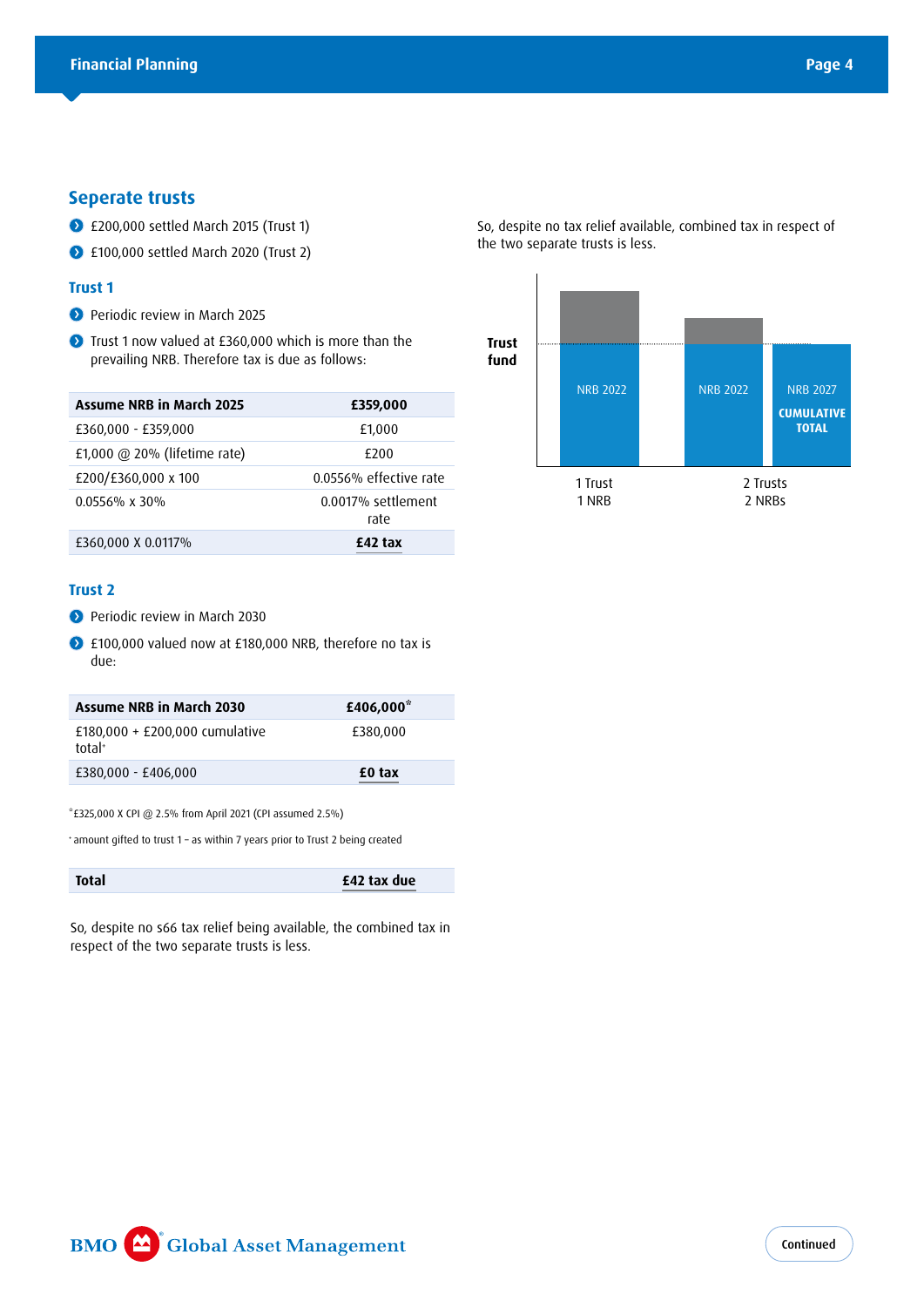# **The settlors' previous cumulative total**

Let's imagine that Priya made a potentially exempt transfer (PET) after making the initial Chargeable Lifetime Transfers (CLT) into the discretionary trust.

She made the PET after the CLT so that, in the event of her death within seven years, the failed PET would not form part of the seven-year cumulation of the trust at the 10-year periodic review.

- A PET made within seven years prior to the donor's death becomes a failed PET
- A failed PET is a chargeable transfer
- A chargeable transfer made within seven years prior to another CLT would be included in the periodic charge calculation of that CLT (discretionary trust) at the 10-year anniversary

#### **Example**

- **O** Priya made a CLT into a discretionary trust of £200,000 in March 2015
- **O** Priva then made a PET (gift to her son) of £200,000 in April 2020

Should Priya die within seven years of the April 2020 gift, the PET will fail but it will not affect the future 10-yearly periodic reviews of the discretionary trust. That's because the PET was made after the discretionary trust. However, Priya wants to put another £100,000 into a discretionary trust.

What happens if she makes an additional chargeable transfer into the existing discretionary trust? If Priya were to "top-up" the existing discretionary trust this would affect the way the cumulative total for the trust is calculated and could adversely affect future periodic tax charges.

If Priya dies within seven years of the April 2020 PET, the PET fails and becomes chargeable.

Because Priya "topped-up" the existing discretionary trust after making the (now failed) PET the failed PET now forms part of the seven-year cumulation for the discretionary trust.

#### **An example**

Priya makes the following transfers:

- £200,000 CLT in early March 2015 (value £360,000 in March 2025)
- **1200,000 PET in April 2020**
- £100,000 CLT in late March 2022 (value £120,000 in March 2025)

Priya dies March 2023, meaning the PET is now a chargeable transfer.

#### **The trust periodic review is due in March 2025 (NRB assumed to be £359,000)**

At this point the £200,000 fund originally invested in March 2015 is valued at £360,000 and the £100,000 fund originally invested in March 2022 is valued at £120,000\*. Therefore the total trust value is £480,000.

(\*£200,000 @ 6% x 10 years + £100,000 @ 6% X 3 years)

| £480,000                   |
|----------------------------|
| £200,000                   |
| £680,000                   |
| £321,000                   |
| £64,200                    |
| 13.3750% effective<br>rate |
| 4.0125% settlement<br>rate |
| £19,260 tax                |
|                            |

(\*£325,000 X CPI @ 2.5% from April 2021)

#### **S66 relief**

S66 relief applies in respect of the £120,000 of the trust fund as this relates to the £100,000 addition to the trust made seven years after the trust was originally created.

As seven years elapsed before the addition was made relief is available in respect of 28/40ths

| 4.0125 x $(28/40)$ | 2.8088%         |
|--------------------|-----------------|
| £120,000 @ 2.8088% | £2,505 relief   |
| £19,260 - £2,505   | £16,755 tax due |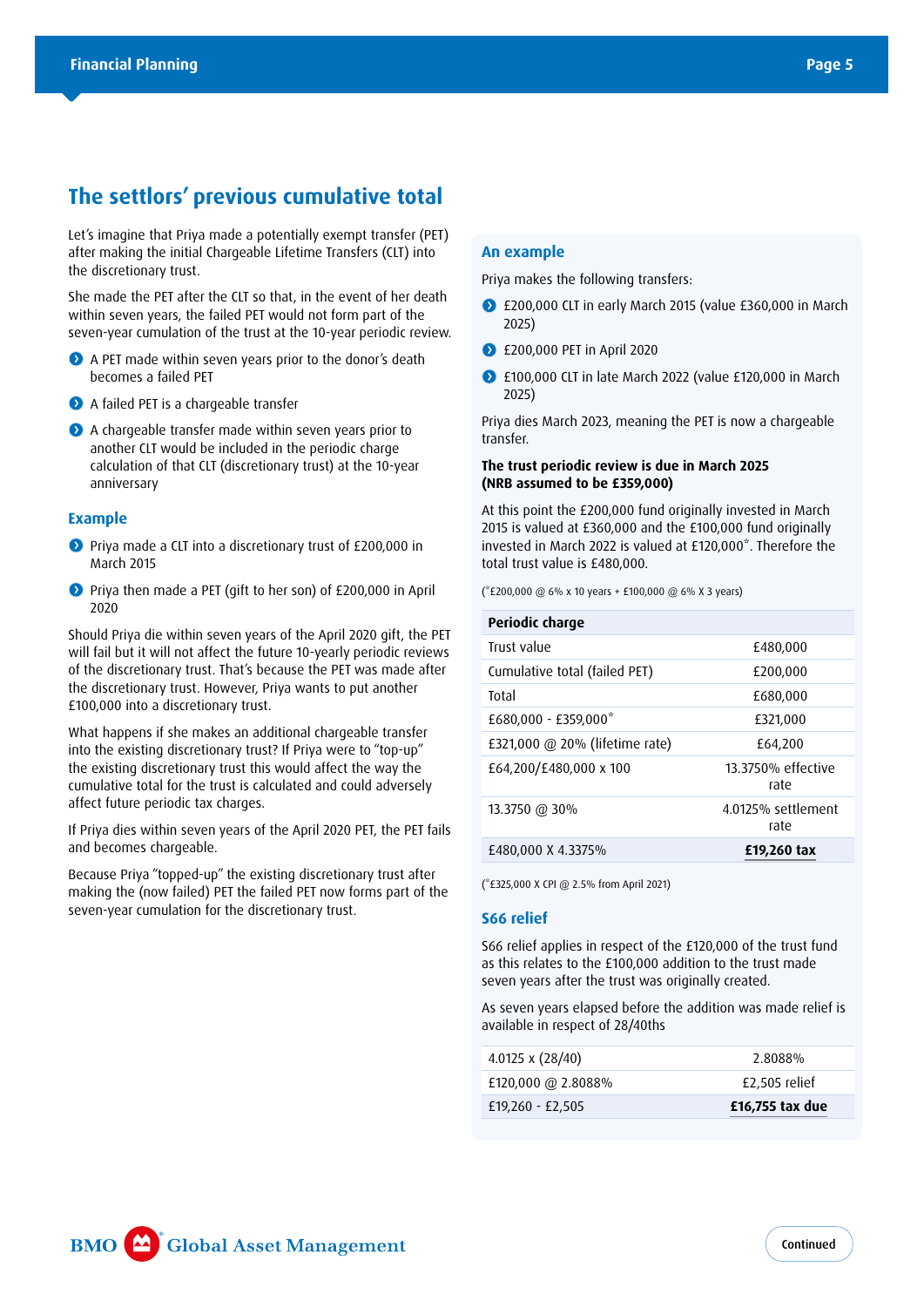#### **An example (continued)**



# **How would the situation differ if Priya had set up two separate trusts?**

- **Trust 1** £200,000 early March 2015 (value in March 2025 = £360,000)
- **PET** £200,000 April 2020
- **Trust 2** £100,000 late March 2022 (value £180,000 in March 2032)
- **P** Priya dies in March 2023, meaning the PET is now a chargeable transfer
- Periodic review for Trust 1 is March 2025 (NRB £359,000<sup>\*</sup>)
- Periodic review for Trust 2 is March 2032 (NRB £426,000<sup>\*</sup>)

(\*£325,000 X CPI @ 2.5% from April 2021)

#### **Trust 1**

| <b>Trust value</b>             | £360,000                   |
|--------------------------------|----------------------------|
| £360,000 - £359,000 NRB        | £1,000                     |
| £1,000 $@$ 20% (lifetime rate) | £200                       |
| £200/£360,000 x 100            | 0.0556% effective rate     |
| $0.0556 \ @ 30\%$              | 0.0167% settlement<br>rate |
| £360,000 @ 0.0167%             | £60 tax                    |

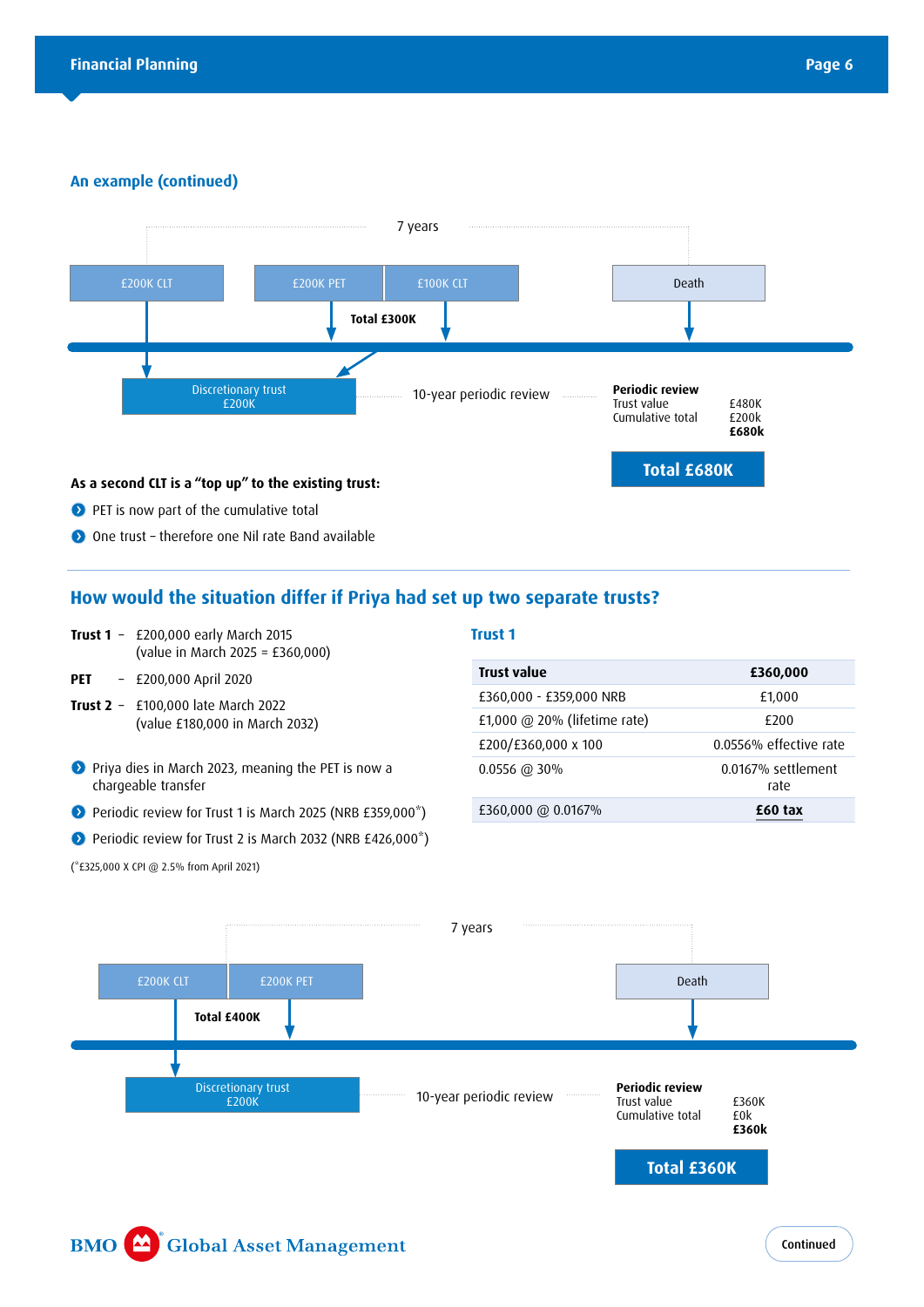# **How would the situation differ if Priya had set up two separate trusts? (continued)**

#### **Trust 2**

- $\bullet$  £180,000 trust fund value + £200,000<sup>\*</sup> cumulative total = £380,000
- £380,000 is less than prevailing NRB therefore no tax is due:
- $\bigodot$  £380,000 £426,000 NRB = £0

\*cumulative total includes the failed PET but not the £200,000 settled into Trust 1 as this was created more than seven years prior to the creation of Trust 2.



# **Summary**

It may be more suitable for small trusts to be topped up where the risk of a tax charge at periodic review is slight and the benefits of having additional NRBs is negligible.

In these situations, the benefits of the top-slicing rules may outweigh the benefits of multiple trusts and multiple nil rate bands.

Otherwise, it may be more appropriate to establish new trusts when new CLTs are made.

# **Summary of conditions**

#### **SECTION 66 relief (IHTA 1984 s66(2)):**

- Section 66 relief will be available where:
- **O** relevant property is added to the trust or,
- **O** non-relevant property becomes relevant property.

#### **Recalculation of the cumulative total (IHTA 1984 s67(2)):**

It will be necessary to recalculate the cumulative total for the trust where:

**O** There has been a chargeable transfer where the "value" of the trust property increased.

Note that the value of the trust property must be increased by a chargeable transfer. For example, where the value of the trust fund is increased by the trustees accumulating, or capitalising, trust income, this is not a chargeable transfer and it would not trigger a recalculation of the cumulative total.

Note also that it is not necessary for the "amount" of trust property to be increased by the chargeable transfer, but the "value" of the trust property. For example, the settlor may waive rights or entitlements associated with the trust property. Waiving those rights or entitlements may be a chargeable transfer by the settlor and, while not increasing the amount of property held by the trustees, may well increase their value.